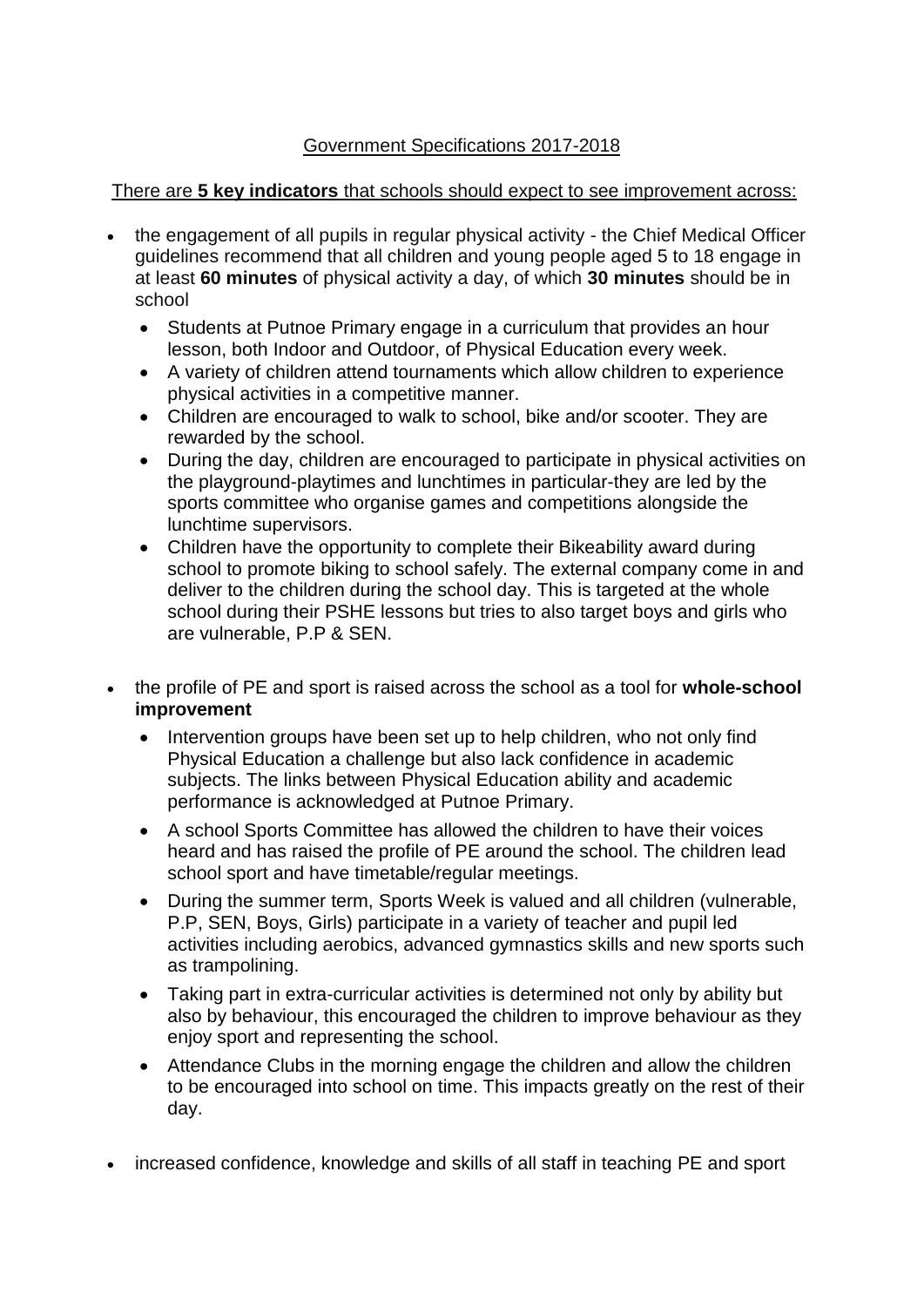- Internal CPD provided to all staff by the PE co-ordinator. Staff, NQT and RQT has also received regular CPD for gymnastics and other areas of PE. Staff participate in the local tournaments; this allows them to be exposed to the high quality team competitions.
- broader experience of a range of sports and activities offered to all pupils
	- The pupils receive a broad, rich and varied curriculum which is enhanced by the use of coaches-not to deliver the lessons-but to enhance the opportunities the pupils have. E.g. Football-Luton Town, Gymnastics-Falcon, Rugby-Bedford Blues, Cricket-Bedford Cricket Club)
	- Wide breadth of sports covered in the curriculum which is changing and developing, discussions about introducing Hockey into year 5&6, some money spent on equipment and protective clothing.
- increased participation in competitive sport
	- Sports fixtures are entered and evaluated. These range from Dodgeball, Hockey, Key Steps Gymnastics, Tag Rugby, Quick Cricket, Football, Multi-Sports festivals, School Sports Day)
	- The pupils at Putnoe have been increasingly successful with the competitions and often progress through to County Finals.
- provide staff with professional development, mentoring, training and resources to help them teach PE and sport more effectively
	- Staff across the school have received CPD in gymnastics between September 2014 to present. A programme is in place to target NQT's and new teachers into Putnoe. This programme consists of:
		- 1. Half a term of a qualified coach/teacher leading the gymnastics lesson that follows the school gymnastics curriculum
		- 2. This is followed by half a term of the teacher then planning and leading the lesson with the qualified coach/teacher sat in the session to provide assistance where required
		- 3. Step by step curriculum map for term to term and year to year.
		- 4. Information booklet created for teachers that provides correct terminology, warm up ideas and lesson ideas that fit into the curriculum map and curriculum planning
- hire qualified sports coaches to work with teachers to enhance or extend current opportunities
	- Use of Specialist Gymnastics Coach to provide on the job CPD for current staff and all new members of staff year to year
	- Use of Specialist Gymnastics Coach to provide on the job CPD and support to all NQT's for an entire term.
	- Use of Specialist football coach to provide on the job CPD during Physical Education lessons
	- Use of a qualified Secondary Physical Education teacher to work alongside specific groups during a normal Physical Education lessons to support the lead teacher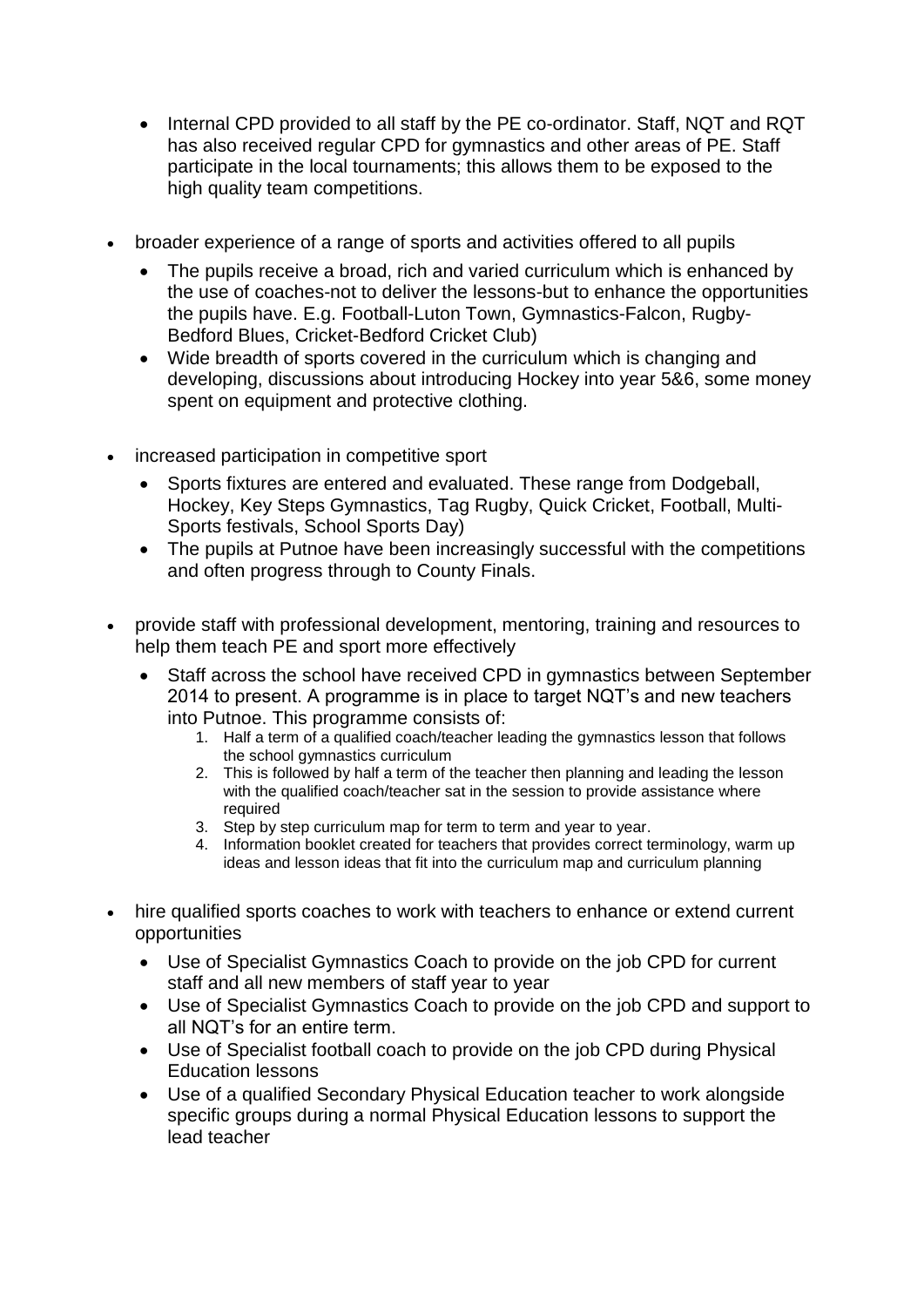- Use of a qualified Secondary Physical Education teacher to work alongside specific groups during a normal Physical Education lessons to support and provide CPD for T.A's.
- Use of Specialist Gymnastics coach to re-write and produce the current curriculum planning and curriculum maps for all year groups across an academic year to provide clear progressions linking term to term as well as year group to year group.
- introduce new sports, dance or other activities to encourage more pupils to take up sport and physical activities
	- Hockey has recently been introduced to year 5&6, hockey clubs, appropriate equipment and clothing has been bought. The pupils have been encouraged and trained; one pupil is now starting to play for Bedford Children's Hockey team.
	- The Annual Dance Display at Putnoe encourages more pupils to have the opportunities to showcase their talents, costumes and back-drops have enhanced the 'feel' of the show and allowed children to be proud of what they do. Regular rehearsals have encouraged physical activities.
- support and involve the least active children by providing targeted activities, and running or extending school sports and holiday clubs
	- A Healthy Lifestyles session for targeted students, chosen by their class teachers across all year groups, has supported and involved the least active children. A timetable, feedback and next steps have supported progress within their sessions. Parental encouragement will follow.
	- Intervention groups, chosen by their class teachers for students who are falling behind or struggling with the basic Fundamental Movement Skills, has also supported and encouraged pupils to make progress.
	- Both these sessions have been led by a PE specialist in collaboration with the teacher.
- enter or run more sport competitions
	- PE funding spent on using the Bedford School Sports Partnership competition package-see contract to further understanding
- partner with other schools to run sports activities and clubs
- increase pupils' participation in the School [Games](https://www.gov.uk/government/policies/getting-more-people-playing-sport/supporting-pages/the-school-games)
	- Putnoe Primary achieved the GOLD standard for the School Games in 2014- 2015 as well as progressing onto achieving the Youth Sports Trust (YST) Gold mark in 2015-16. The means to achieve both these awards are currently still embedded within the school structure.
- encourage pupils to take on leadership or volunteer roles that support sport and physical activity within the school
	- Sports Committee